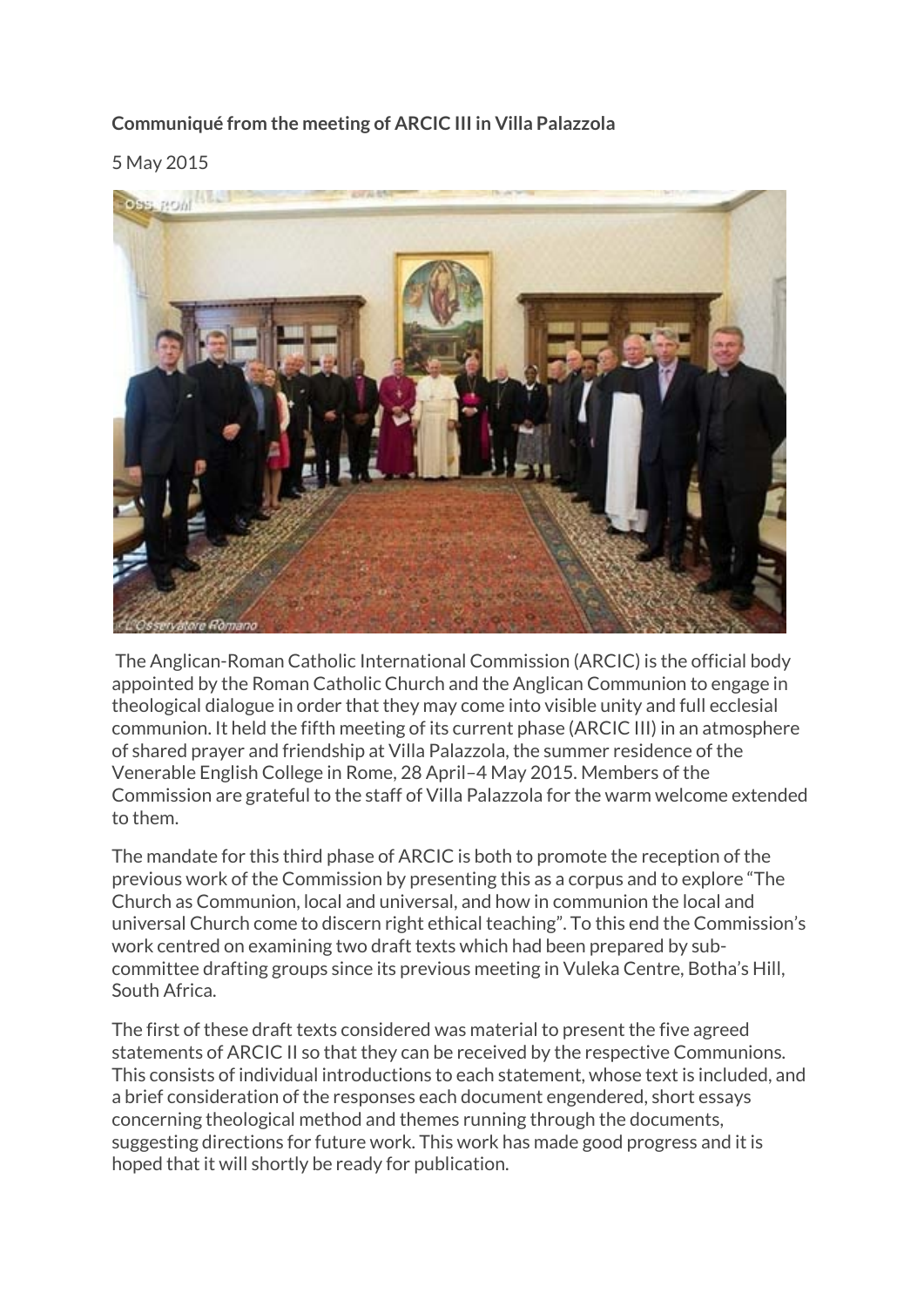The second text considered was a draft document responding to the ecclesiological element of the mandate, that is, an examination of the structures of our two traditions which facilitate communion within and among the local and regional and universal dimensions of the Church.

On Thursday 30 April the Commission travelled to Rome for a [private audience with](http://www.anglicannews.org/news/2015/04/pope-francis-meets-members-of-anglican-roman-catholic-international-commission.aspx)  [Pope Francis.](http://www.anglicannews.org/news/2015/04/pope-francis-meets-members-of-anglican-roman-catholic-international-commission.aspx) The Pope encouraged the Commission in its work, and in the context of contemporary persecution of Christians noted, "There is a strong bond that already unites us which goes beyond all divisions." Archbishop Bernard Longley thanked Pope Francis for the inspiration and leadership given by both him and Archbishop Justin Welby, "especially by your common commitment to seek justice for those who suffer exploitation or neglect." Archbishop David Moxon cited the draft ARCIC II volume, and acknowledged with gratitude Pope Francis's emphasis on the preaching of the Gospel, the simplicity of his personal lifestyle, his stress on ministry to the poor and marginalized, the positive role he has played in international reconciliation. He concluded by saying that all of these have "played their part in commending the ministry of the Bishop of Rome to Christians throughout the world". Later that day they celebrated the Eucharist at the Anglican Centre in Rome, which generously hosted the Commission for lunch and for two working sessions, during which it heard a paper on sensus fidei (the sense of faith) of all the baptised, and case studies on slavery. From there the group visited the Venerable English College, where presentations of the Commission's work were made to the student body with time for questions and answers. Members then participated in Vespers and much appreciated the opportunity to join students and staff for dinner.

On Friday 1 May members welcomed Bishop Mark Santer and Cardinal Cormac Murphy-O'Connor, Co-Chairs at the last time ARCIC met at Palazzola. The special guests led an informal session in which they recounted some of the narrative of ARCIC II under their leadership. They remained until the end of the meeting.

The Commission welcomed Canon John Gibaut as the new Anglican Co-Secretary, succeeding Canon Alyson Barnett-Cowan. The Commission also extended its thanks to Fr Norman Tanner SJ, who participated as a consultant.

The next meeting will take place near Toronto in May 2016, when the Commission will take up a reworked draft of an ecclesiological statement comparing the instruments of communion of each tradition.

## **APPENDIX Members of ARCIC III present at the meeting** Co-Chairs

- The Most Revd Bernard Longley, Archbishop of Birmingham, England
- The Most Revd Sir David Moxon, Archbishop of Canterbury's Representative to the Holy See